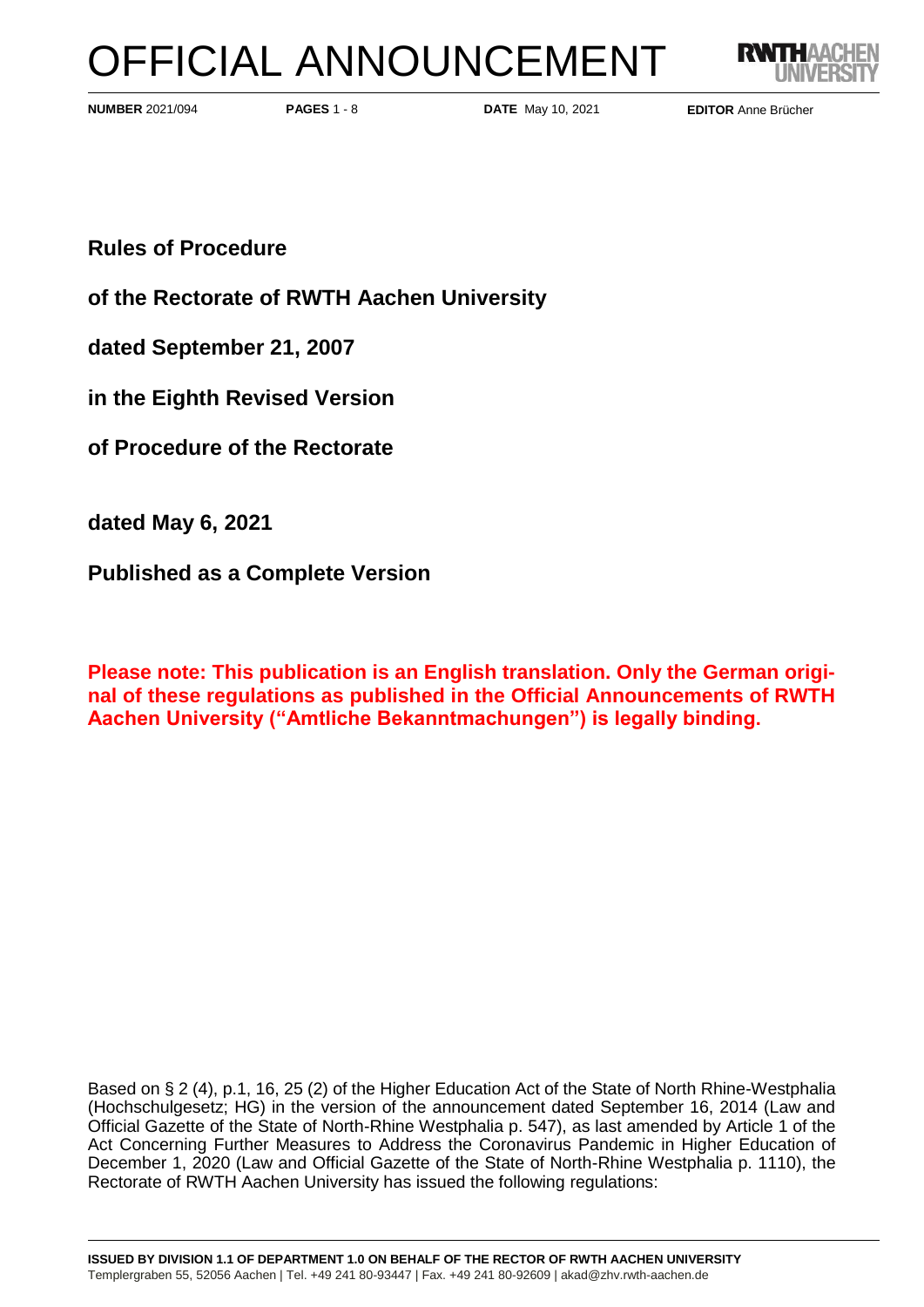## **Outline**

# **1. Section General Regulations**

- § 1 Responsibilities
- § 2 Chair and Deputy Chair
- § 3 Organization of the Rectorate
- § 4 Meetings
- § 5 Invitation and Agenda
- § 6 Quorum
- § 7 Minutes

## **2. Section Special Regulations**

- § 8 Structure of RWTH
- § 9 Rector's Delegates
- § 10 Commissions and Working Groups of the Rectorate
- § 11 Commission for Quality Management in Teaching
- § 12 Strategy BoardBoard
- § 13 Commission for Safeguarding Good Scientific Practice
- § 14 RWTHextern Citizens' Forum
- § 15 Entry Into Force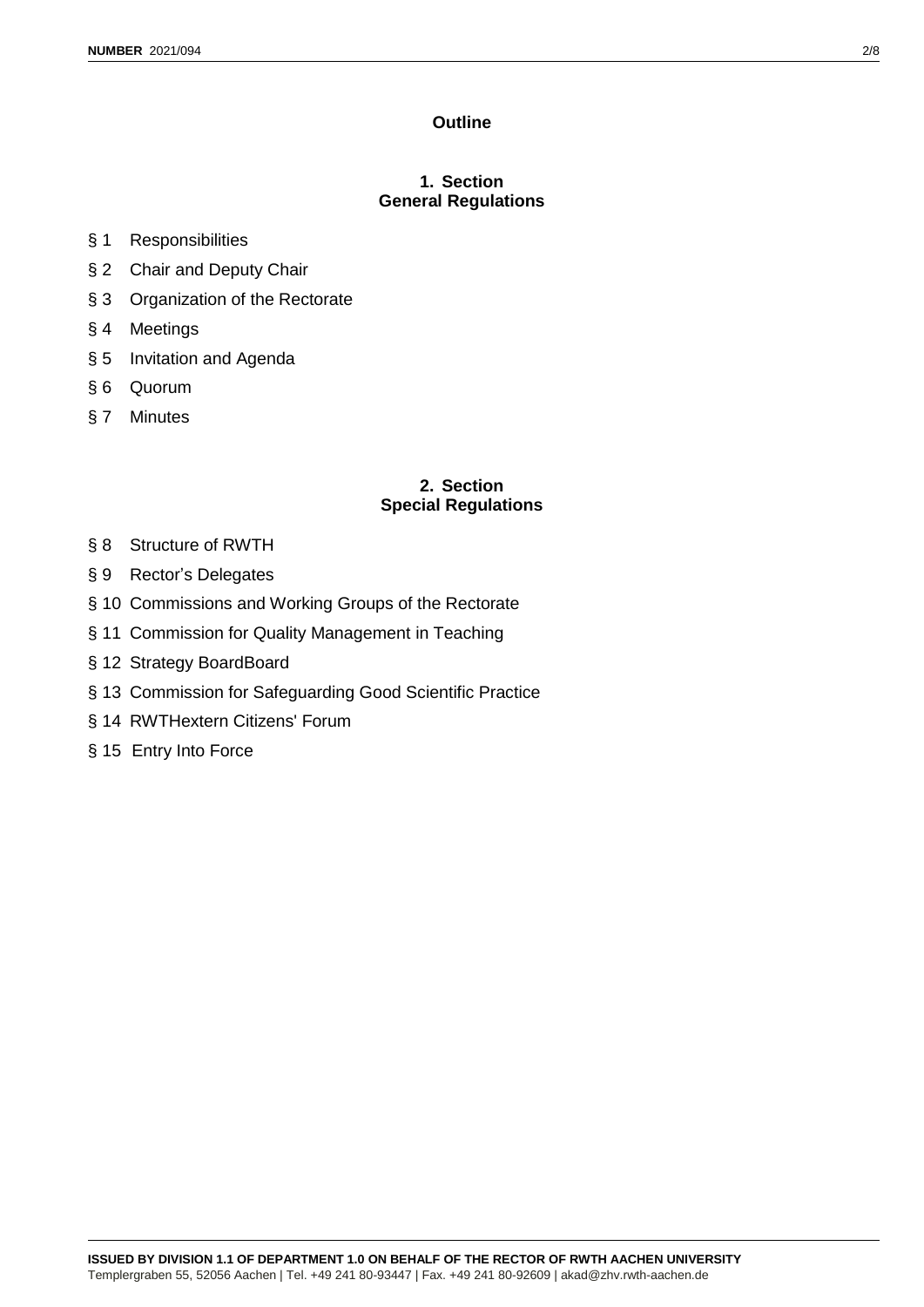The Rectorate is a central body of the University and operates on the basis of the Higher Education Act of North Rhine-Westphalia (HG) and the Basic Regulations of RWTH Aachen University as amended.

# **1st Section General Regulations**

# **§ 1 Responsibilities**

The responsibilities defined in § 16 HG and include in particular:

- Management of the University
- Decision-making where responsibilities are unclear within the University
- Draft of the University development plan, taking into account the development plans of the faculties, including the range of courses offered, research priorities, gender mainstreaming, and the University organizational processes as a binding framework
- Responsibility for the implementation of the evaluation and for the execution of the University development plan
- Conclusion of target agreements in consultation with the Senate
- Preparation of the meetings of the Senate and execution of Senate resolutions
- Implementation of the resolutions of the Board of Governors
- Preparation and publication of the statement of accounts
- Decision-making in appointment processes.

## **§ 2 Chair and Deputy Chair**

- (1) The chairperson of the Rectorate is the Rector. The Rector represent the University externally.
- (2) The Chancellor serves as the Rector's deputy. Only in exceptional cases (e.g. official absence) does a Vice-Rector take over the deputy position.

## **§ 3 Organization of the Rectorate**

(1) Pursuant to Section 19 of the HG, the Chancellor is responsible for managing the budget for the areas of business and personnel administration. They may object to decisions of the Rectorate regarding business management with suspensive effect. If no agreement is reached, the Rectorate reports to the Board of Governors, which brings about a decision. The Chancellor is also the head of the University administration.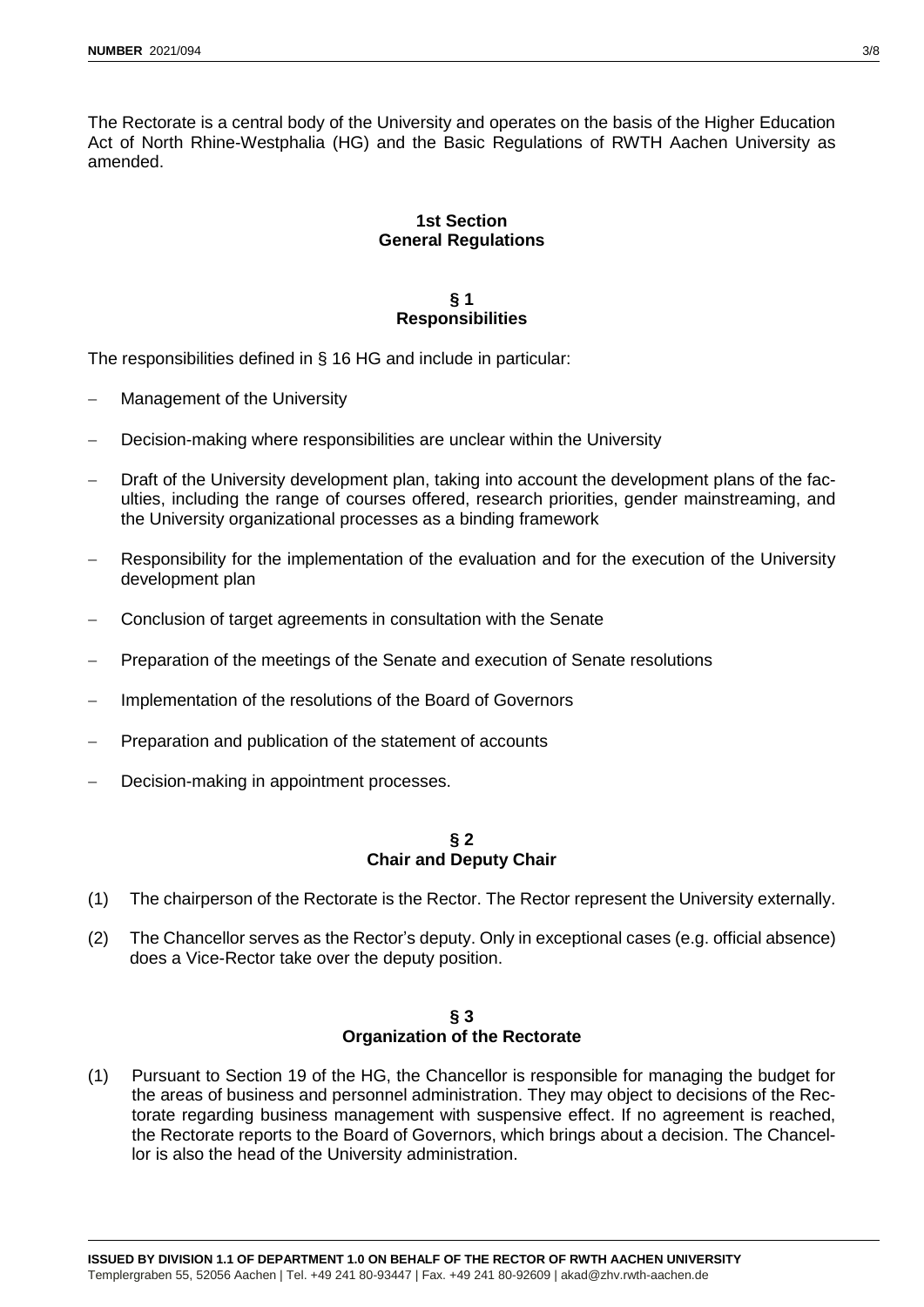- (2) A Vice-Rector is in charge of quality management in teaching in the responsible commission.
- (3) Other focal points of the Rectorate's work include cooperation with the Strategy Board and the Senate Commission for Structural, Financial and Building Affairs, as well as special development projects at RWTH.
- (4) Reporting on the Rectorate's work priorities is carried out by the other Vice-Rectors.
- (5) The necessary decisions of the Rectorate are prepared by the relevant departments and divisions of the University administration, which are under the responsibility of the Chancellor.
- (6) The entire Rectorate shall decide on all matters pursuant to § 16 HG.

#### **§ 4 Meetings**

- (1) The Rectorate meetings are not public. The Equal Opportunities Officer attends the meetings in an advisory capacity. The Rectorate may call in other persons for individual meetings or agenda items.
- (2) The meetings of the Rectorate are usually held weekly.

#### **§ 5 Invitation and Agenda**

- (1) The members of the Rectorate, the Equal Opportunities Officer, and other advisory persons shall be invited to the meeting at least 3 working days before the meeting, enclosing a provisional agenda and the documents required for the meeting. The invitation and other notifications may be sent by letter post, by fax, or by e-mail.
- (2) The chairperson sets the agenda.
- (3) The agenda is established by resolution at the beginning of the meeting. Changes and additions to the agenda are possible until then with a simple majority of votes.

#### **§ 6 Quorum and Decision-Making**

- (1) The Rectorate has a quorum if the meeting has been duly convened and more than half of the voting members are present.
- (2) The quorum shall be established by the chairperson at the beginning of the meeting. If a quorum cannot be established, the chairperson shall convene another meeting at which the Rectorate shall have a quorum regardless of the number of members present.
- (3) Resolutions shall be adopted by a majority of the valid votes cast. In the event of a tie, the chairperson's vote shall decide the matter. Abstentions shall be considered as votes not cast.
- (4) As a rule, voting takes place openly. At the request of a member, voting shall be by secret ballot.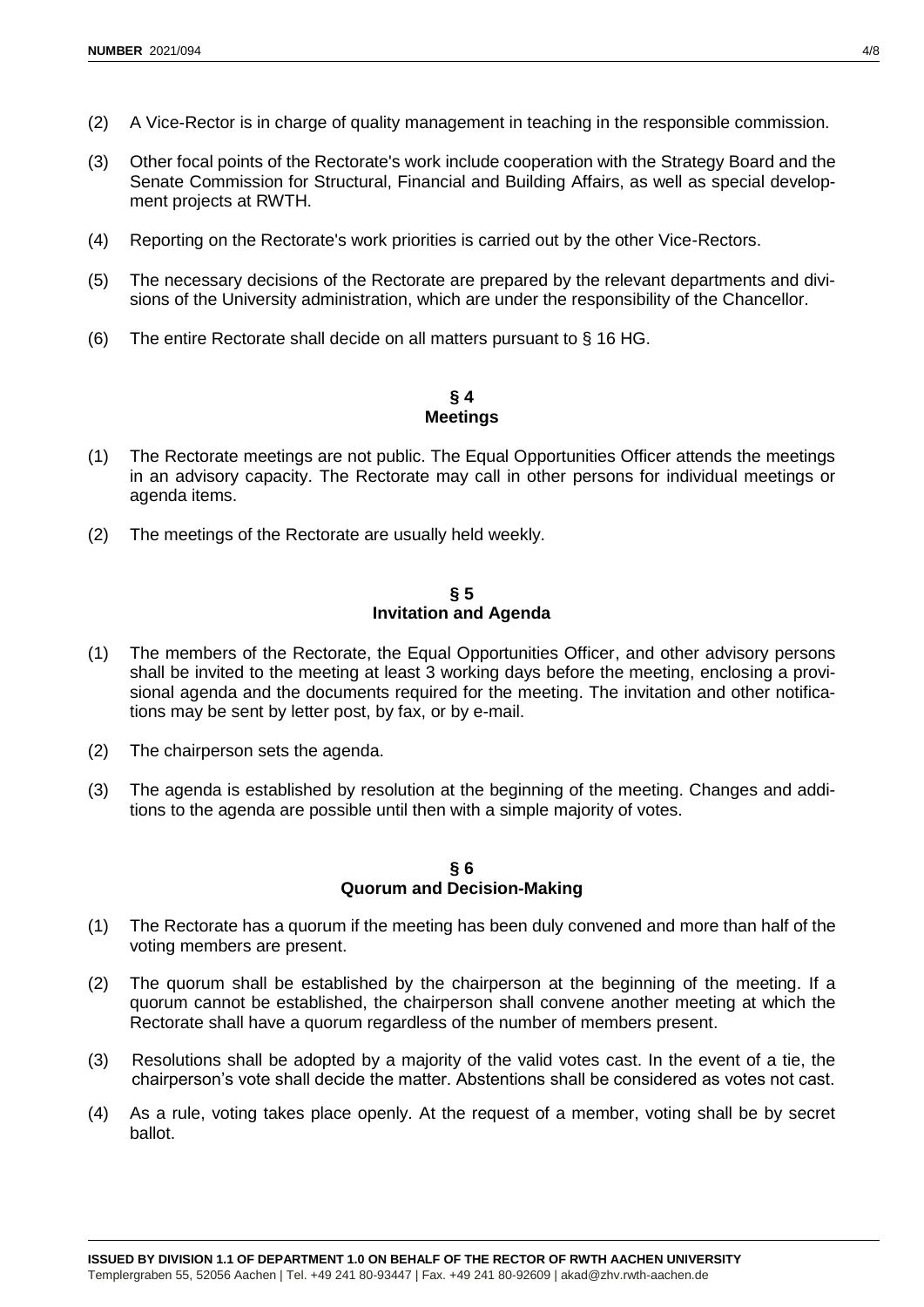- (5) Within the framework of routine decisions of the Rectorate that do not require consultation, resolutions may also be passed by written procedure. This does not apply to personnel decisions. As part of this process, a resolution formulated in a written submission shall be submitted to the Rectorate. This resolution shall be deemed to have been approved if the Rector, the Chancellor and two other members of the Rectorate have given their written consent to the proposal. All members of the Rectorate will be informed about the decision in a timely manner.
- (6) Decisions from the JARA contractors' meeting are confirmed by circulation after the respective meeting.
- (7) The amendment of these Rules of Procedure is possible only with a 2/3 majority of the voting members of the Rectorate in consultation with the Council of Elders.

#### **§ 7 Minutes**

Minutes of the results of each meeting shall be kept. In individual cases, each member may request that his or her statement be recorded in the minutes.

## **2nd Section Special Regulations**

## **§ 8 Structure of RWTH**

(1) RWTH is divided into the following faculties in accordance with the Rectorate:

- Faculty for Mathematics, Computer Science and Natural Sciences Faculty of Architecture Faculty of Civil Engineering Faculty of Mechanical Engineering Faculty of Georesources and Materials Engineering Faculty of Electrical Engineering and Information Technology Faculty of Arts and Humanities School of Business and Economics Faculty of Medicine
- (2) The following central scientific institutions and operating units exist at RWTH in accordance with the Rectorate:
	- University Library (Central Operating Unit)
	- IT Center (Central Operating Unit)
	- Center for Learning and Teaching Services (Central Academic Institution)
	- Teacher Training Center LBZ (Central Academic Institution)
	- University Sports Center (Central Operating Unit)
	- Central Facility for Electron Microscopy (Central Operating Unit)
	- Language Center (Central Operating Unit).

Further details are governed by the Regulations for the Establishment of Scientific Institutions and Operating Units.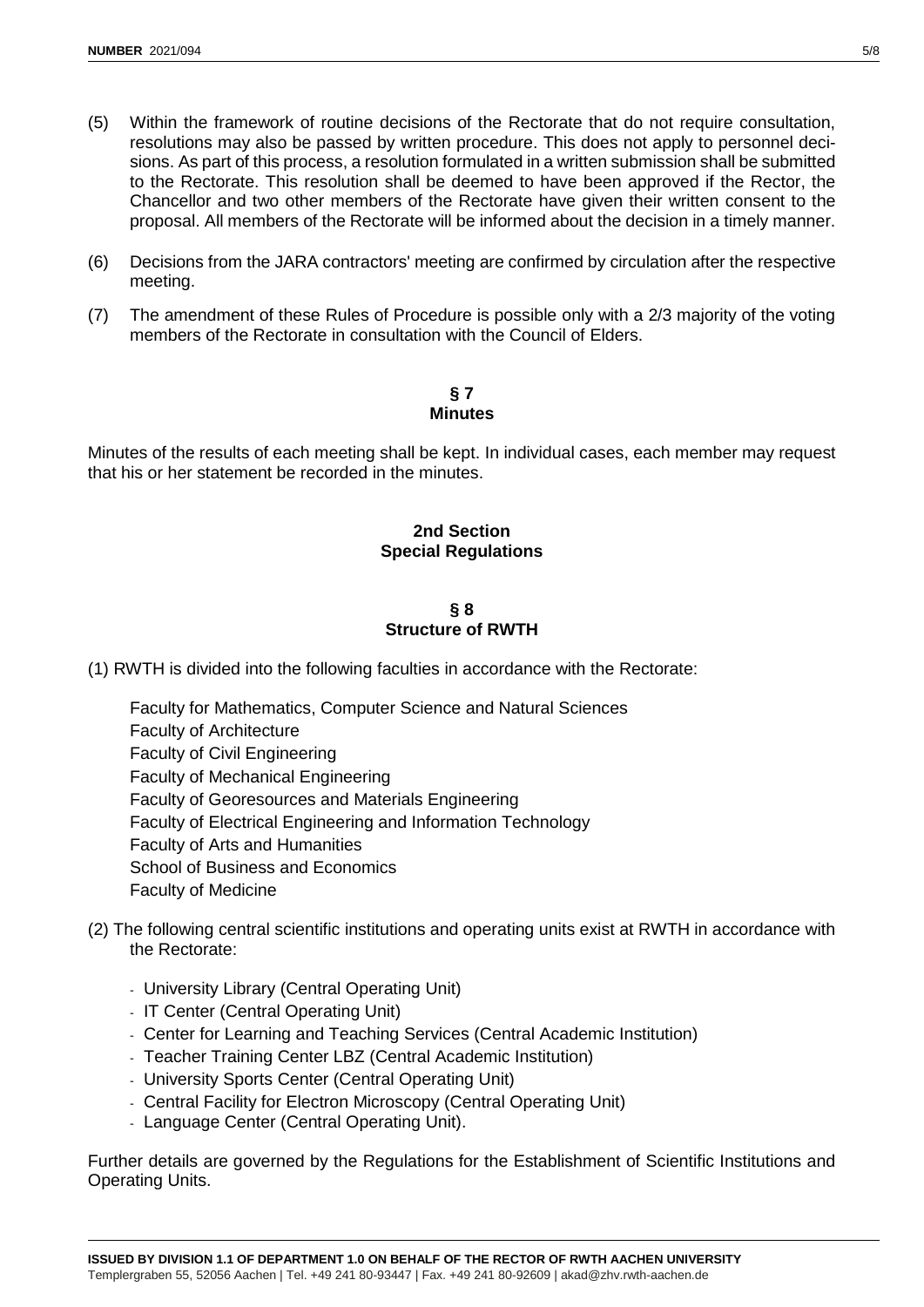## **§ 9 Rector's Delegates**

- (1) The Rectorate may appoint representatives for specific areas of responsibility.
- (2) As a rule, the appointment of a Rector's Delegate is for a period of three years.
- (3) The assignment is made by Rectorate decision and can also be terminated by Rectorate decision.

## **§ 10 Commissions of the Rectorate**

The Rectorate shall establish the following commissions:

- 1. Commission for Quality Management in Teaching
- 2. Strategy Board
- 3. Committee for Safeguarding Good Scientific Practice
- 4. RWTHextern Citizens' Forum

## **§ 11 Commission for Quality Management in Teaching**

- (1) This commission advises the Rectorate on fundamental matters of study and teaching. Furthermore, it prepares decision proposals, in particular on quality management in teaching.
- (2) The commission has 15 members. One representative from each faculty from the group of University teachers or from the group of academic employees, one representative from the group of non-academic employees and five representatives from the group of students. If a faculty sends a representative from the group of University teachers as a member of the commission, the deputy must come from the group of academic staff. The same applies to the reverse case. Here, § 12 para. 4 of the Basic Regulations applies. Section 16 (2) no. 5 of the Basic Regulations shall apply to the appointment of members on the proposal of the groups. The chairperson of the commission is the responsible Vice-Rector according to § 3 para. 2.
- (3) Members should have gained experience in the field of quality management in teaching, e.g. through participation in evaluation commissions, quality management working groups, course evaluations and/or have experience in the field of didactics.

## **§ 12 Strategy Board**

- (1) The Strategy Board advises the Rectorate and the Deans on matters relating to the strategic planning of the University. It makes recommendations both to the Rectorate and to the Deans. In this context, the Strategy Board deals with:
	- Planning and structural matters
	- Outlines of target and performance agreements of the University with the state and within the University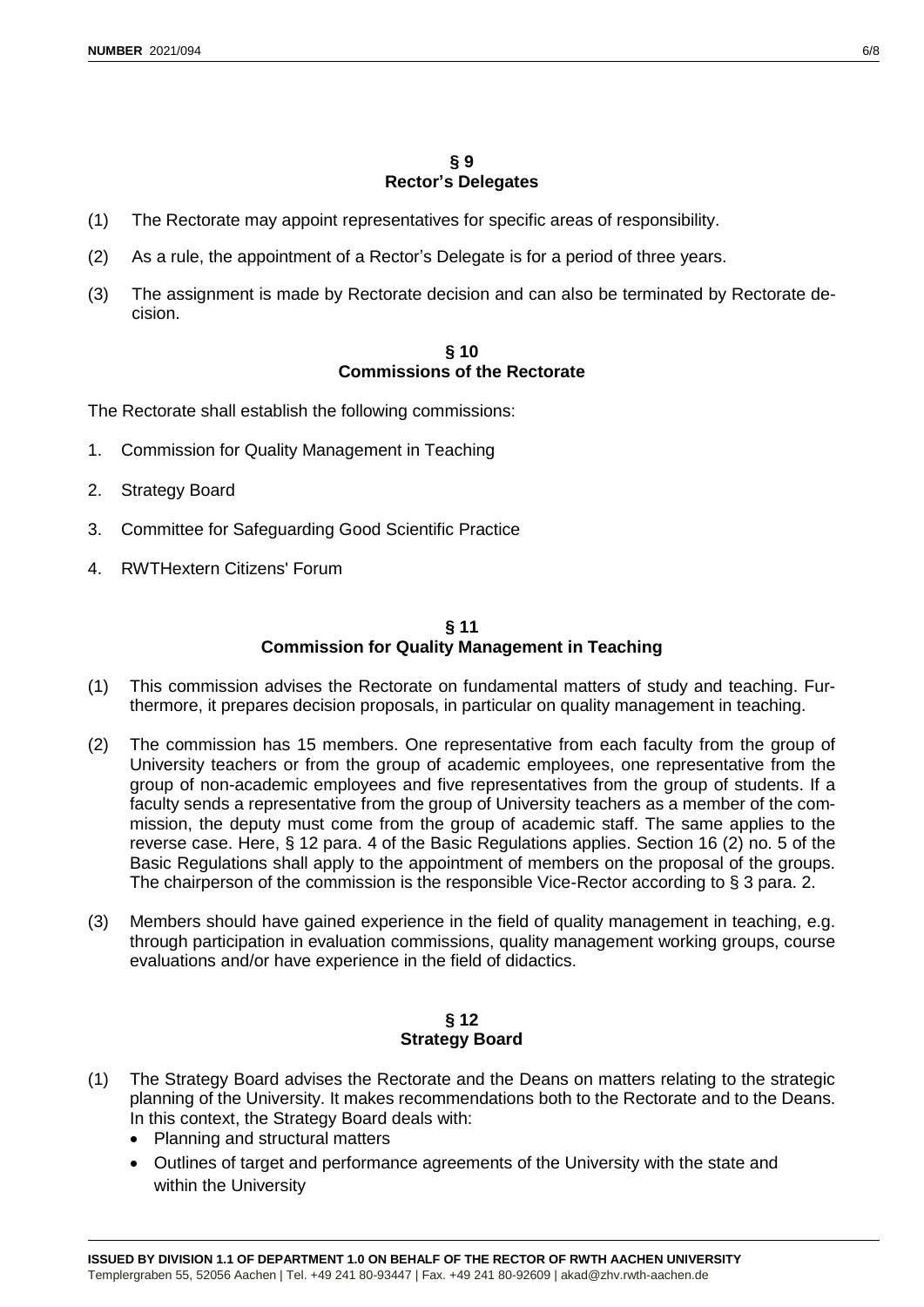- Planning of focal points for future professorships
- Initiating new activities of the University and evaluating and assessing already existing fields of activity and concepts.
- (2) The Strategy Board consists of 10 members who are distinguished researchers at RWTH. As a rule, 3 members come from the natural sciences, 3 from the engineering sciences, and 3 from the remaining faculties. A person from the Board of Directors of Forschungszentrum Jülich should also be present. The Strategy Board elects a chairperson from among its members.
- (3) The Rectorate meets at least four times a year together with the Strategy Board, twice a year also together with the Deans and the group spokespersons.
- (4) In addition, members of the Rectorate may attend any meeting of the Strategy Board. § Section 4 (1) shall apply accordingly.

#### **§ 13 Committee for Safeguarding Good Scientific Practice**

- (1) To implement the guidelines and procedures for ensuring good scientific practice at RWTH Aachen University, the Commission for Safeguarding Good Scientific Practice is appointed by the Rectorate.
- (2) This commission consists of three voting members from the group of University professors and one member each of the groups of academic staff, non-academic staff, and students. Section 16 (2) no. 5 of the Basic Regulations shall apply to the appointment of members on the proposal of the groups. The Commission will be chaired by a member from the group of University professors. Further details are regulated by the Guidelines and Procedures for Safeguarding Good Scientific Practice at RWTH Aachen University, which are issued by the Senate.

# **§ 14 RWTHextern Citizens' Forum**

- (1) The RWTHextern Citizens' Forum communicates scientific topics of the University in a generally understandable way to interested target groups inside and outside RWTH Aachen University, especially in the Meuse-Rhine Euroregion.
- (2) The RWTHextern Citizens' Forum seeks to reach out to the public to convey appropriate information about its research activities and research results. The Board of Directors is responsible for managing the RWTHextern Citizens' Forum. It is supported in its work by the Rectorate.
- (3) The Rectorate shall appoint a member from the group of University professors as Rector's Delegate for the RWTHextern Citizens' Forum This person is also the chairperson of the board of the RWTHextern Citizens' Forum. The Executive Board also includes one member of each group pursuant to Section 11 (1) HG. §§ Sections 12, 16 (2) no. 5 of the Basic Regulations shall apply accordingly.
- (4) The aim is to present research, teaching, and academic life in a generally understandable way and to show that their value extends to the whole of society. In order to achieve this goal, the RWTHextern Citizens' Forum organizes in particular seminars, lectures and lecture series, exhibitions, excursions, panel discussions, or film screenings. These activities are also carried out with partners from business, science, administration, and the media.